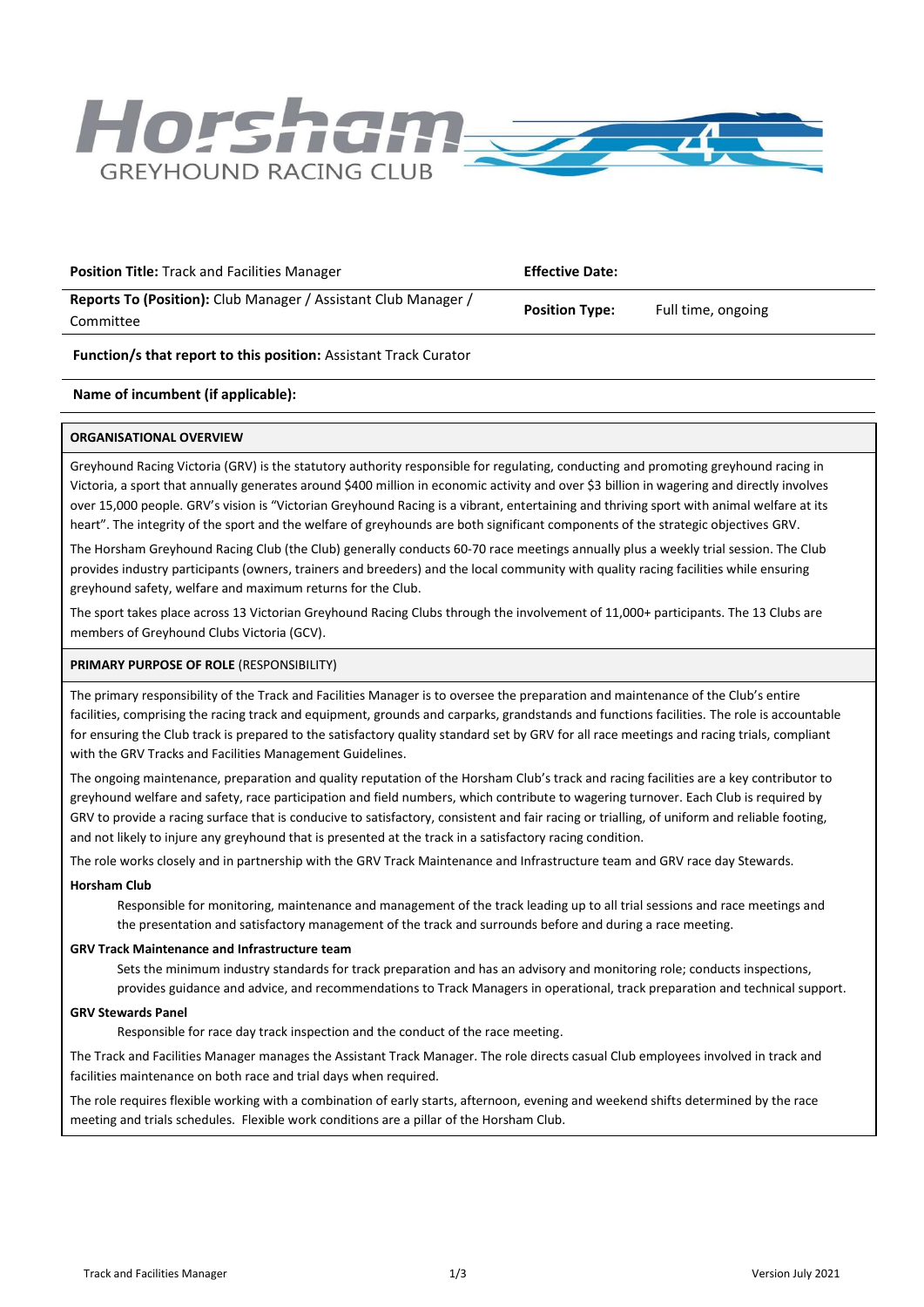## **FREEDOM TO ACT / DECISION MAKING** (ACCOUNTABILITY)

This role works according to the policies and procedures applicable to Horsham Club employees.

The track and race day facilities standards are defined by the GRV Tracks and Facilities Management Guidelines, the Victorian and Australian Rules of Racing and the Standard Code of Practice for the keeping of racing greyhounds.

- Expenditure limit of \$250 per transaction for repairs and maintenance; all other expenditure Club Manager authorisation
- Proactive problem solving and decision making re track conditions and facilities
- The Track Curator and GRV Steward commence the track inspection two hours prior the first race and report to GRV track maintenance
- The GRV Steward chairing the meeting is accountable for the decisions for the race meeting to proceed, be delayed or be cancelled due to racing track conditions.

| <b>KEY WORKING RELATIONSHIPS</b>  |                                                     |  |  |
|-----------------------------------|-----------------------------------------------------|--|--|
| <b>Horsham Club</b>               | <b>Greyhound Racing Victoria</b>                    |  |  |
| Club Manager                      | <b>GRV Director Racing and Clubs infrastructure</b> |  |  |
| Club staff and committee          | <b>GRV Infrastructure and Maintenance team</b>      |  |  |
| Club engaged external contractors | GRV race day officials including Stewards           |  |  |
| Greyhound owners and trainers     | <b>GRV Contractors</b>                              |  |  |

| <b>KEY RESULT AREA</b> | <b>ACCOUNTABILITY / ACTIVITY:</b>                                                        | <b>KEY PERFORMANCE INDICATOR</b> |
|------------------------|------------------------------------------------------------------------------------------|----------------------------------|
| Leadership             | Provide regular on the job coaching, feedback and training to individuals<br>$\bullet$   | • Team up to date with           |
|                        | and the team                                                                             | compliance obligations           |
|                        | Ensure all team members work safely and follow required work methods<br>$\bullet$        | including safe work methods,     |
|                        | and compliance obligations                                                               | Club and GRV policy changes.     |
|                        | Organise and schedule track preparation, repairs and maintenance across<br>$\bullet$     | • Flexible resourcing and        |
|                        | seven days a week to best support racing and trialling calendar                          | rostering to support racing      |
|                        |                                                                                          | calendar.                        |
| Racetrack              | Ensure the Track team prepare a satisfactory and consistent racing and<br>$\bullet$      | • Consistent racing surface      |
| preparation,           | trialling surface in accordance with Club and GRV industry standards                     | which meets GRV track            |
| maintenance &          | Ensure the Track team prepare, set up and maintain track infrastructure<br>$\bullet$     | standards                        |
| management             | and race day equipment including starting boxes, lure system, lure rail and              | • Full compliance with GRV and   |
|                        | safety rail, catching pen and gates, perimeter fencing and access gates                  | Club race day work methods       |
|                        | Oversee the monthly, bi-monthly and quarterly preventative and curatorial<br>$\bullet$   | and checklists                   |
|                        | maintenance plans.                                                                       | • Track maintenance activities   |
|                        | Manage presentation of track and grounds to showcase the venue for race<br>$\bullet$     | documented and reported to       |
|                        | days including the kennel block and judges' tower                                        | GRV on schedule                  |
|                        | Promptly report any issues with tractors, water truck or cart and gardening<br>$\bullet$ | • Proactive monitoring resulting |
|                        | equipment to Club Manager and GRV                                                        | in race day infrastructure,      |
|                        | Monitor regular inspection and periodic maintenance of all racing<br>$\bullet$           | facilities, plant and equipment  |
|                        | equipment, lighting, tractors and equipment and track support vehicles in                | well maintained and fully        |
|                        | line with manufacturer specifications.                                                   | operational                      |
|                        |                                                                                          | • Feedback from GRV.             |
| <b>Facilities</b>      | Prepare and monitor whole of Club preventive maintenance program<br>$\bullet$            | • Work completed according to    |
| management             | Oversee maintenance works at off-site Toongabbie Lodge<br>$\bullet$                      | SOPs.                            |
|                        | Manage third party contractors engaged to complete facilities work on<br>$\bullet$       | • Infrastructure requests lodged |
|                        | behalf the Club, adhering to Club safety standards                                       | as soon as issues identified     |
|                        | Liaise with the GRV Infrastructure and Maintenance team on scheduled<br>$\bullet$        | • The property is visually well  |
|                        | renovations and major maintenance works.                                                 | presented.                       |
| <b>Team work</b>       | Work collaboratively with other Clubs and GRV Infrastructure and<br>$\bullet$            | • Continuous improvement         |
|                        | Maintenance team as required                                                             | outcomes                         |
|                        | Actively contribute to the efficient and effective running of the Club<br>$\bullet$      | • Internal and external customer |
|                        | Contribute to strategic planning re major capital works and infrastructure<br>$\bullet$  | feedback.                        |
|                        | requirements                                                                             |                                  |
|                        | Undertake any other reasonable tasks as directed by the Club Manager.<br>$\bullet$       |                                  |
| Safety and             | As an employee:                                                                          |                                  |
| Wellbeing              | Take care of your own health, safety and wellbeing and that of any other<br>$\bullet$    | • Role model safe work practices |
|                        | person who may be affected by your actions or omissions in the workplace                 | at all times                     |
|                        | Understand responsibilities and accountabilities of yourself and others in<br>$\bullet$  | • Actively support and promote   |
|                        | accordance with OH&S legislation and Club safety policies and procedures                 | safety and wellbeing             |